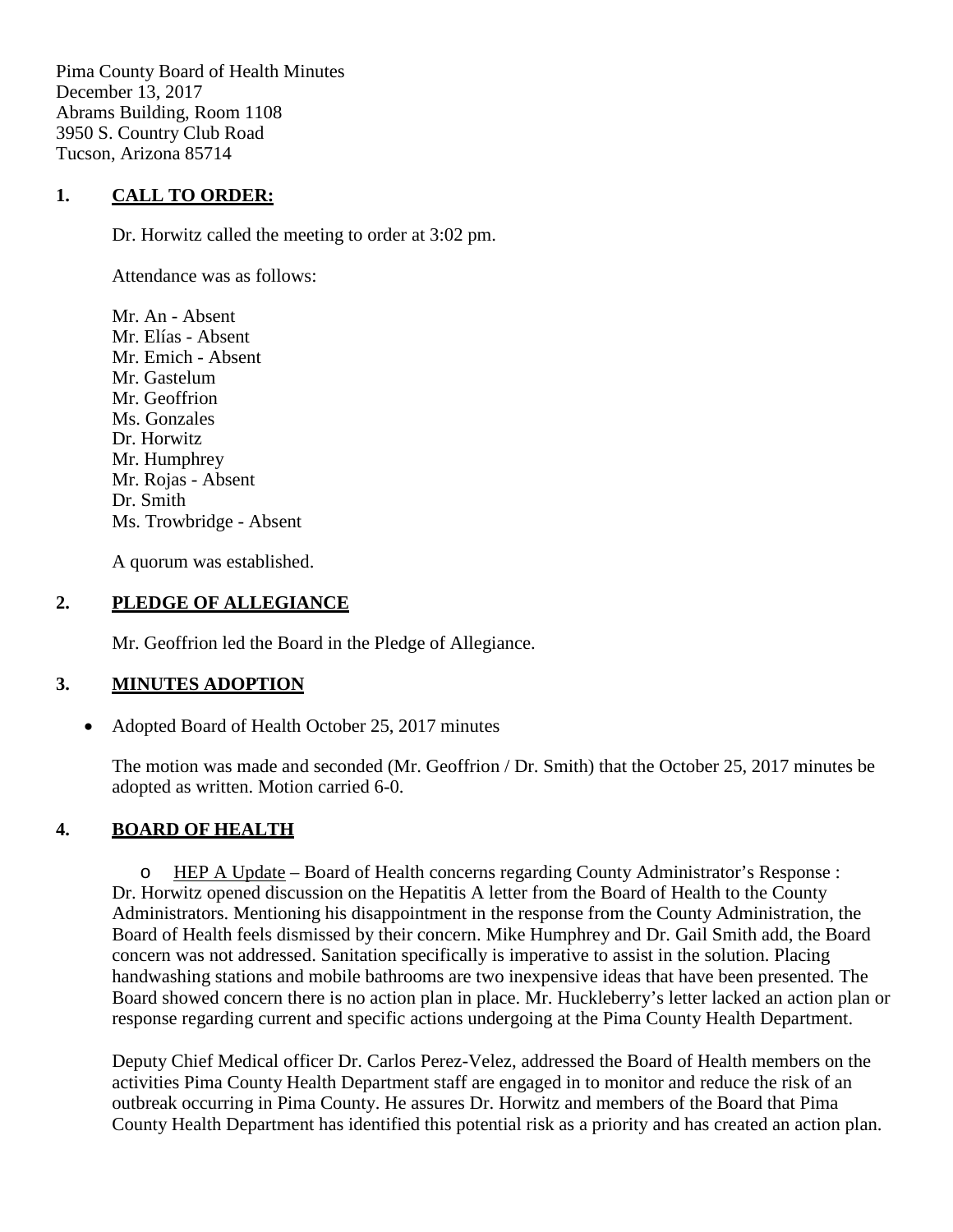Director of Pima County Health Dr. Marcy Flanagan provided a brief update summarizing plans and response identified and allocated should an outbreak occur mindful of the unique circumstance existing in the homeless population. Dr. Marcy Flanagan confirmed the appropriate plan and procedures are actively in progress in collaboration with El Rio Health Center highlighting aspects of the response plan for the Board. Personal protection kits are being distributed to homeless individuals to aid in personal hygiene and sanitation on a weekly basis from ten different shelters and congregate meal sites. Vaccines are being ordered through the Centers for Disease Control Prevention (CDC). Approximately 400 doses have been designated for the Pima County Health Department through El Rio Health Center with Arizona Department Health Services approval. Director Dr. Marcy Flanagan confirmed the plan and procedures are active and in progress. Dr. Horwitz stated he will report to the Board after meeting with the County Administrator to inquire about Pima County's response and state agreement concerning the risk of Hepatitis A.

#### **5. DIRECTOR'S UPDATE**

o BOH Schedule and ALHOA Schedule:

Director of Pima County Health Dr. Marcy Flanagan shares with the Board no change to the schedule will be made concerning conflicts of ALHOA meetings and Board of Health. The regular 4<sup>th</sup> Wednesday of every month will stand for Board of Health.

o DAVE System: (Vital Records)

Dr. Marcy Flanagan addressed the Board informing of revenue impact and gave example of Maricopa County's estimated 50% reduction in revenue. The Governor's office has made a verbal commitment to Arizona Department of Health Services and local jurisdictions to keep them informed if in the event the Health Departments and programs are hindered and are experiencing issue with providing service for the communities. Dr. Flanagan will bring budget numbers to the next Board of Health meeting to show Pima County's impact on revenue. Mr. Humphrey inquired asking is Pima County Health Department experiencing funeral delays as of late. Dr. Flanagan confirmed and informed the Board, Department of Environmental Quality provided a provision for crematories to conduct cremations at night in order to accommodate the demand for service and reduce delays.

# **6. HEP A PRESENTATION**

• Dr. Carlos Perez-Velez Deputy Chief Medical Officer, introduced Catherine O'Grady, epidemiologist for Pima County Health Department. Ms. O'Grady informs the Board of data statistics concerning Hepatitis A. Her presentation included updates regarding outbreaks in the homeless population and drug dependent persons nationwide. Since 2012 Pima County has an average of twelve cases per year. Six cases have been reported for 2017 finding Pima County has not had an increase since 2012.

Dr. Carlos Perez-Velez described a clinical presentation with a brief over view of the transmission possibilities of Hepatitis A and the risk factors. Mentioning Hepatitis A is caused by a virus and can be transmitted by the fecal oral route, person to person or after consumption of contaminated food or water. Most outbreaks Arizona has documented are directly related to contaminated food issue. Risk factors are related to poor sanitation as well as sexual contact in the effected person's home. Infant and young children are exposed in a daycare setting as they are unable to control their sanitary environment and hygiene. He described symptoms that occur with effected persons with nausea, anorexia, abdominal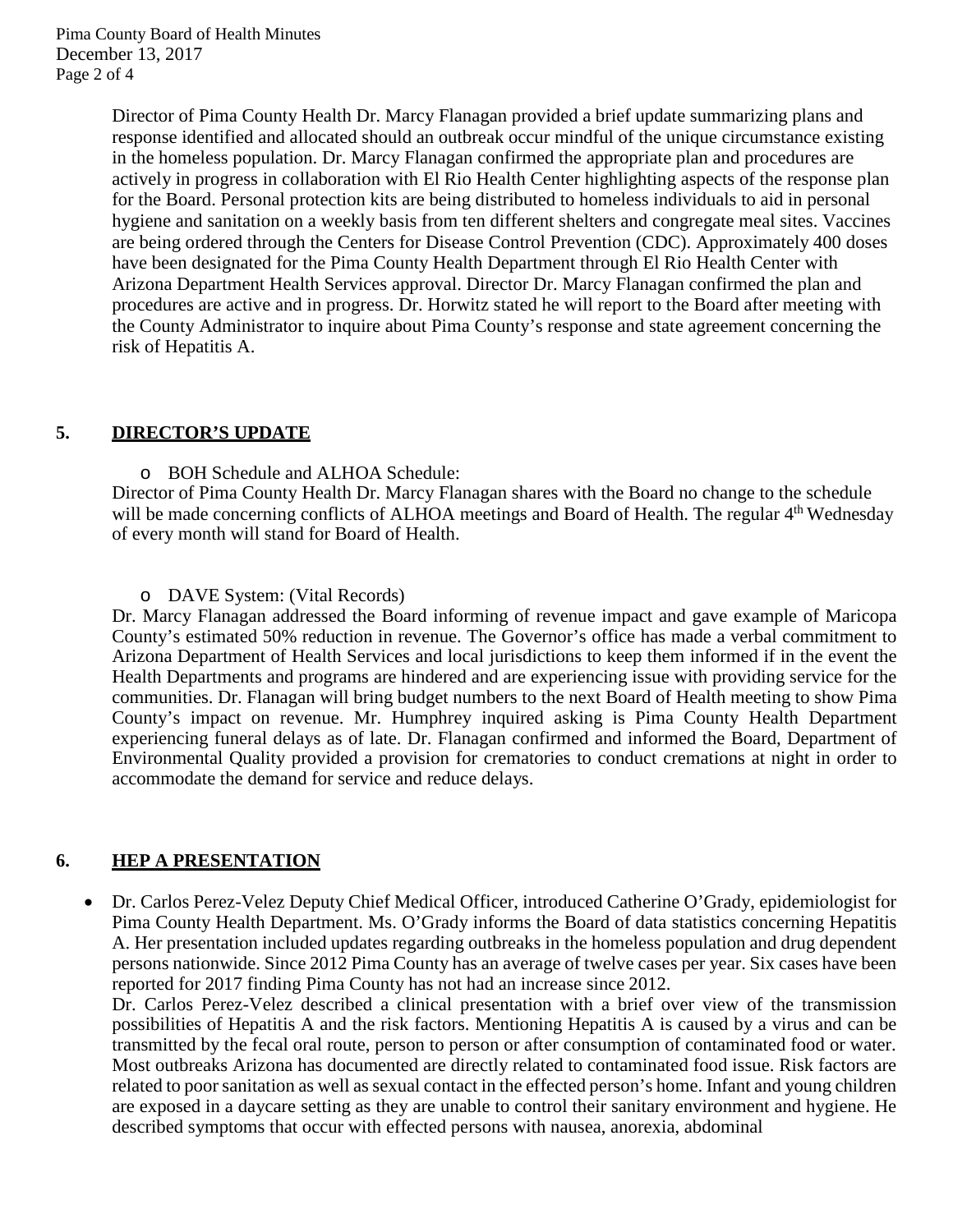discomfort, malaise, jaundice, fever and pruritus (itching). Advanced symptoms can cause complicated liver injury ultimately causing coli static hepatitis, relapsing hepatitis and auto immune hepatitis. There is no treatment other than supportive care. Prevention with a two dose vaccine is extremely effective.

He closes with the disease is severely underfunded concerning all the strains of Hepatitis A, B and C. He adds we either pay now and use the funding proactively or pay later with treatments. He submits this issue is an economic problem and a homeless population issue to be addressed. He urges the Board to address the homeless issue aggressively.

## **NOTE: Items of the agenda were moved up due to time availability and losing quorum.**

## **7. SMOKING ORDINANCE UPDATE**

• Gregory Rivera Program manager for Smoke Free Arizona, gave a brief update on Tobacco ordinance is moving forward in a procedural process with procurement. He stated through County policy, the department is reviewing all organizations and surveys in order for most efficient data collection and provide the best service available. New studies on the national side have found there are no safe levels of exposure of e-cigarettes. This data supports in the effort to build a case with the Vape- Free Indoor Act. Initiative. In the following months Gregory Rivera will provide more of an update as he can show more movement in the program process. He mentions the support of the Board is needed to continue.

## **8. Potential Health Impact's to Pima County from Global Warming Update:**

• The topic was tabled due to insufficient time to present and discuss

# **9. DEQ HOMELESS POPULATION PROTOCOL PRESENTATION**

• The topic was tabled due to insufficient time to discuss

## **10. WORKFORCE DEVELOPMENT INTERNSHIP INITIATIVE**

• The topic was tabled due to insufficient time to discuss

# **11. AUTO PULLOVER PROTOCOL SAFETY STICKER PRESENTATION**

• This topic was tabled due to insufficient time to discuss

## **12. CALL TO AUDIENCE**

There were no speakers from the audience.

# **13. SUMMATION OF ACTION ITEMS AND PROPOSED AGENDA ITEMS**

Dr. Horwitz gave a summary of the agenda items.